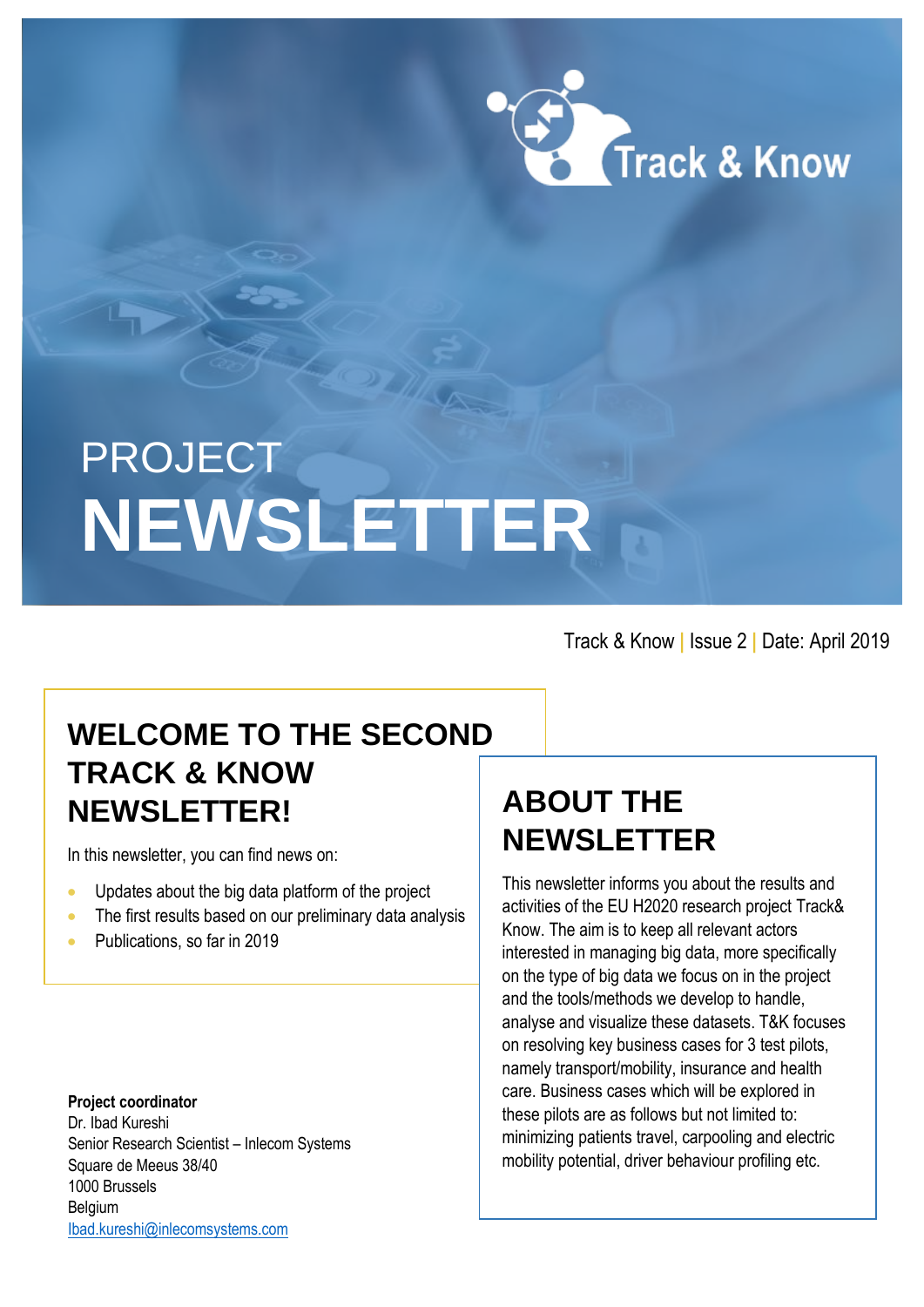## **THE T&K BIG DATA PLATFORM**

*Updates from INTRASOFT International SA*

One of the major objectives of the Track & Know project is to **integrate online data streams, heterogeneous, contextual and archival data on one big data platform**. This enables big data experts and stakeholders to advance their operational, processing and decision making activities.

2. **Connectors together with the Communication platform**, that connect external data sources and make them available to the big data platform. External data sources are connected by means of "Stream Connectors" and "Data Source Connectors". The Communication Platform (i.e. Apache Kafka Cluster) allows to publish and subscribe to streams of records (Topics). These streams of records are stored and consumers (Big Data Apps) can process them as they occur.

To this end, **the big mobility data integrator (BMDI) has been developed**. BMDI is a fully featured industrial grade solution:

- that is able to scale out and accommodate various big data from different domains, interoperating with all modern data storage technologies as well as other persistence approaches.
- that can support all important big data languages including Python, Java, R and Scala as well as other traditional programming approaches.

The big data platform consists of:

1. **Data sources and data store components** both in a structured or unstructured format that can be made available and potentially be connected to the big data platform. **The big data platform can efficiently interoperate with all the modern data storage technologies of a big data ecosystem such as** RDBMS, NoSQL, HDFS Hadoop, Apache HBASE, etc. as well as other persistence approaches such as Mongo, MySQL, JDBC, etc.

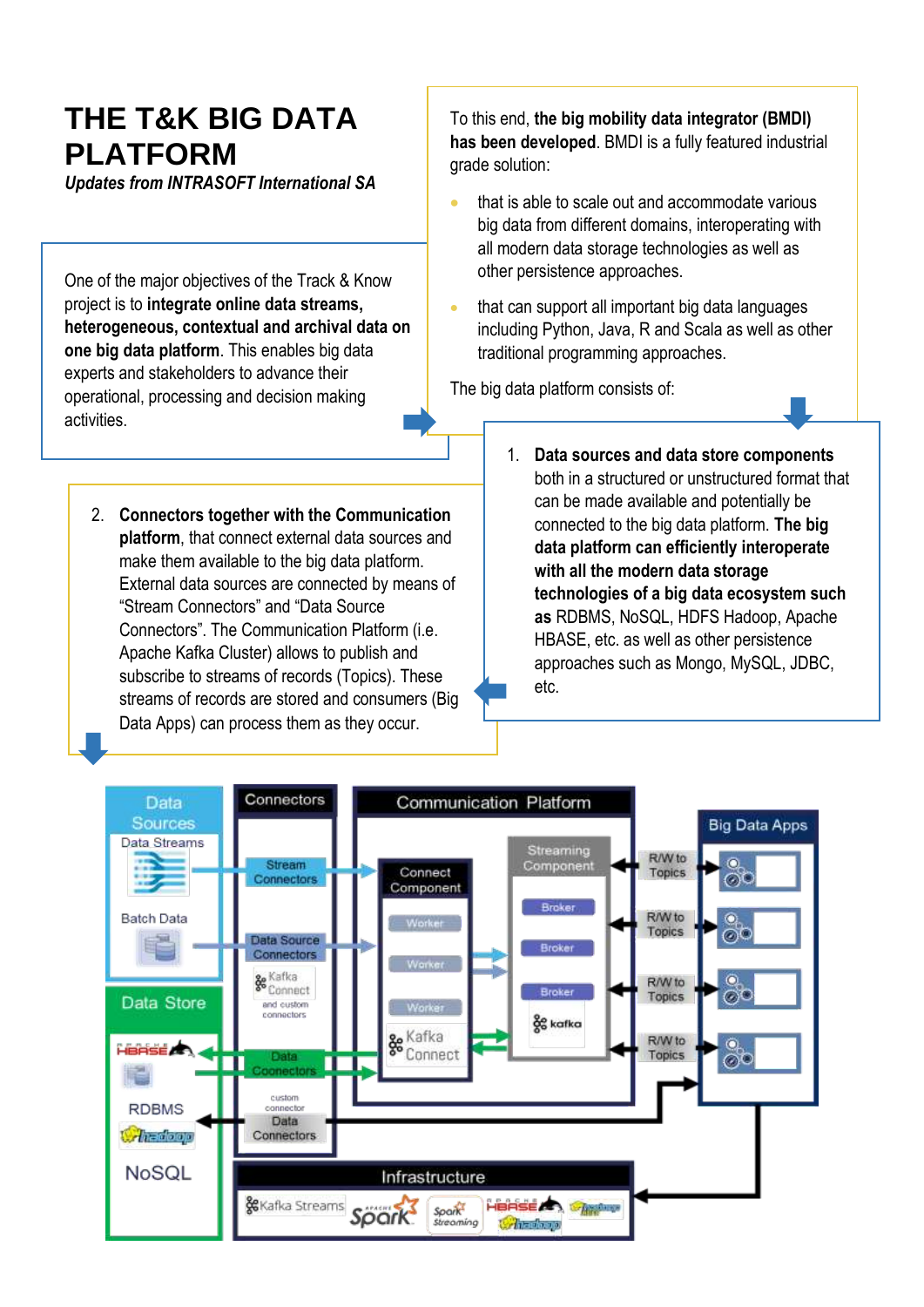- 3. **Underlying infrastructure**. The underlying infrastructure spans multiple virtual machines (VMs) and provides all the necessary technologies and components that enable the storage and analysis of the data involved. It further allows the usage of algorithms developed using any technology by providing a distributed computing environment. Some of them include among others Apache Spark, Hadoop, Kafka Streams, Spark Streaming, etc.
- 4. **Big data apps.** Big data applications can be implemented in all important big data languages including Python, Java, R and Scala. Traditional programming approaches (C/C++, Ruby, Perl, PHP) can also be supported and efficiently interoperate with the big data platform. This is also referring to a variety of big data toolboxes which are being developed within the project such as the **big data processing (BDP) toolbox, the big data analytics (BDA) toolbox, the complex event recognition (CER) toolbox and the visual analytics (VA) toolbox**.



Currently, several components of the big data platform are in a testing phase with online data streams and other data sources for three pilots of the Track & Know project.

The platform also provides the **graphical dashboard** for administration and monitoring. It visualises selected metrics of interest. The available dashboards allow not only a very good overview of the cluster performance and health status but also provide significant information when performance tuning is necessary.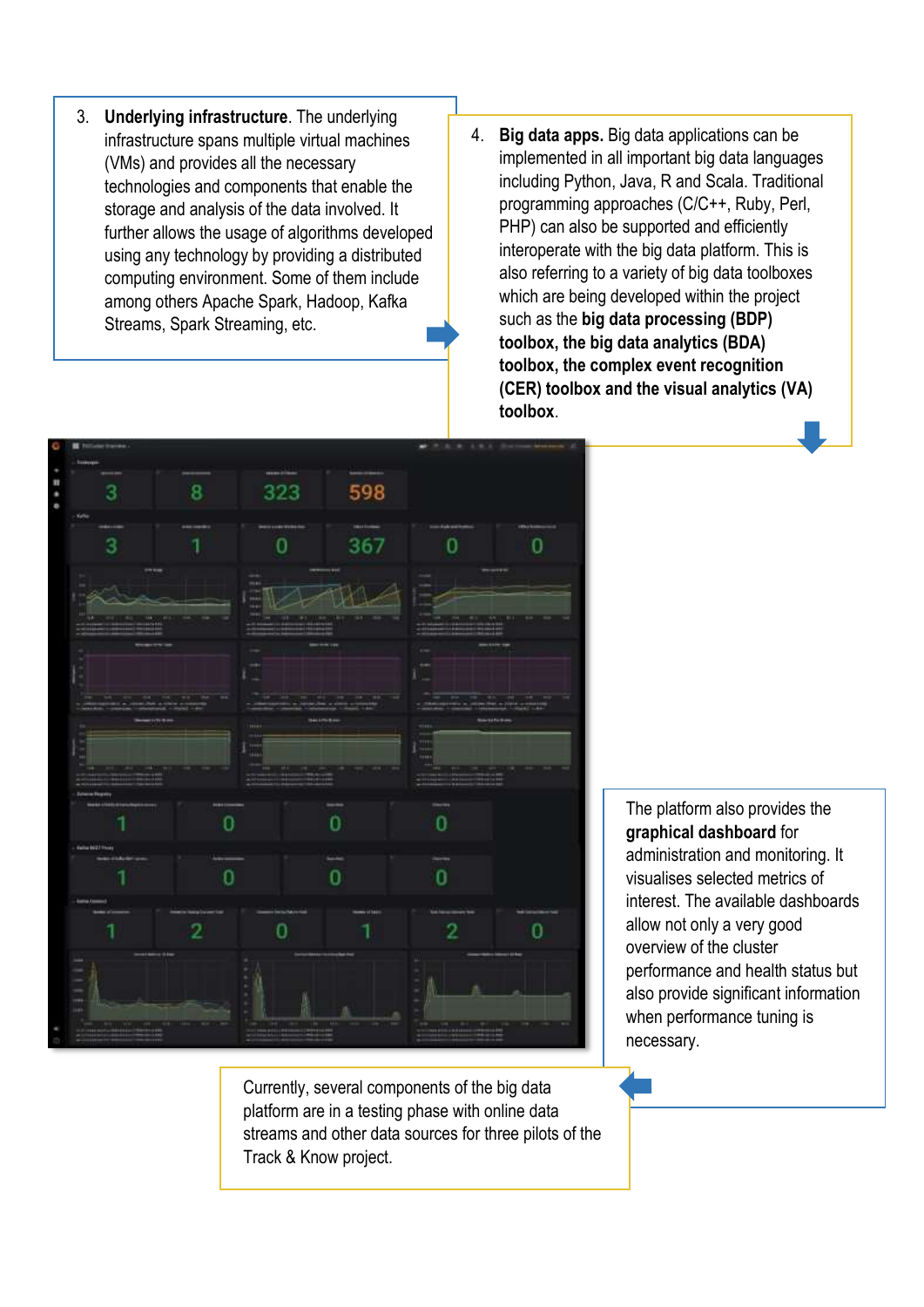Date: 2018-05-18 22:54:12 Precipitable water: 23.503

## **Integrating contextual information into streaming positional data**

#### *Updates from University of Piraeus Research Centre (UPRC) on the VFI dataset*

UPRC has built an online tool that takes as input streaming data and enriches them with selected weathers attributes indicating road conditions (e.g. wind, rain or ice) and nearby fuel stations. This enrichment of positional data is useful to improve mobility data analysis tasks in several use case scenarios in pilots related to mobility and insurance. It will help improve the accidents risks estimation, hot spot analysis and with certain other assumption also improve the electric mobility analysis. This tool will be integrated in the big data processing toolbox.

Date: 2018-05-18 22:54:16

Crettin

ā

Politechniou

£, 日

**U-Component Storm Motion: 6.1** 

An example is demonstrated in the image, where the trace information of a moving vehicle is enriched with several weather attributes and location information of nearby fuel stations (depicted in a green colour). The dataset made available by Vodafone Innovus (VFI) is currently used to implement this tool. The data is of spatiotemporal nature, but also includes engine data from sensors, as well as data indicating the driver's behaviour (e.g., harsh cornering, harsh breaking, etc.). Weather data is obtained from the National Oceanic and Atmospheric Administration (NOAA), US, based on their global forecast system. This open source data consist more than one hundred weather attributes, which are related to temperature, rain, snow, ice, wind and humidity etc. Location information of fuel stations is obtained from OpenstreetMap that also offers a wide variety of Points of Interest (POIs) information on locations (e.g. fuel stations).

Ŧ.

Date: 2018-05-18 22:54:06 Storm relative helicity: 151.23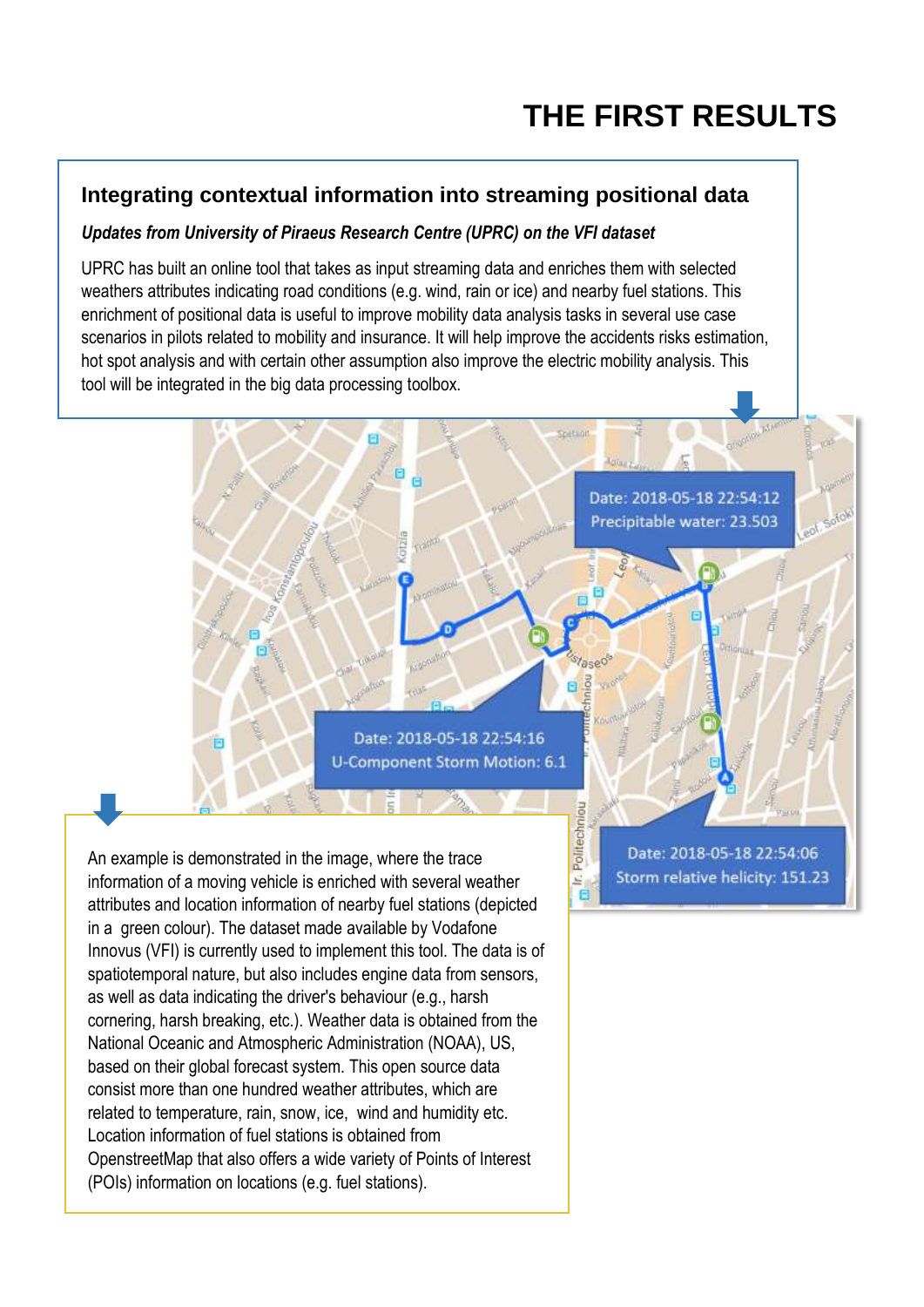## **Crash prediction**

#### *Updates from Consiglio Nazionale delle Ricerche (CNR) based on the Sistematica dataset*

The risk of an individual accident is predicted through **machine learning models** based on various mobility indicators such as features of mobility distribution, driving behavior events (accelerations, etc.), car model. This is relevant for the insurance pilot and helps estimate risk scores. This method will be integrated within the Big Data Analytics (BDA) toolbox.









Preliminary results show reasonable precision and recall with various models, the best being the Random Forests technique, and the most discriminant features are those based on events, together with the frequency of traveling.

A more thorough increase in performance is expected as soon as we acquire environmental data through a fully functioning trip enriching pipeline. This pipeline contains more contextual information about the trip (such as weather and other information by using other tool boxes) than is available now.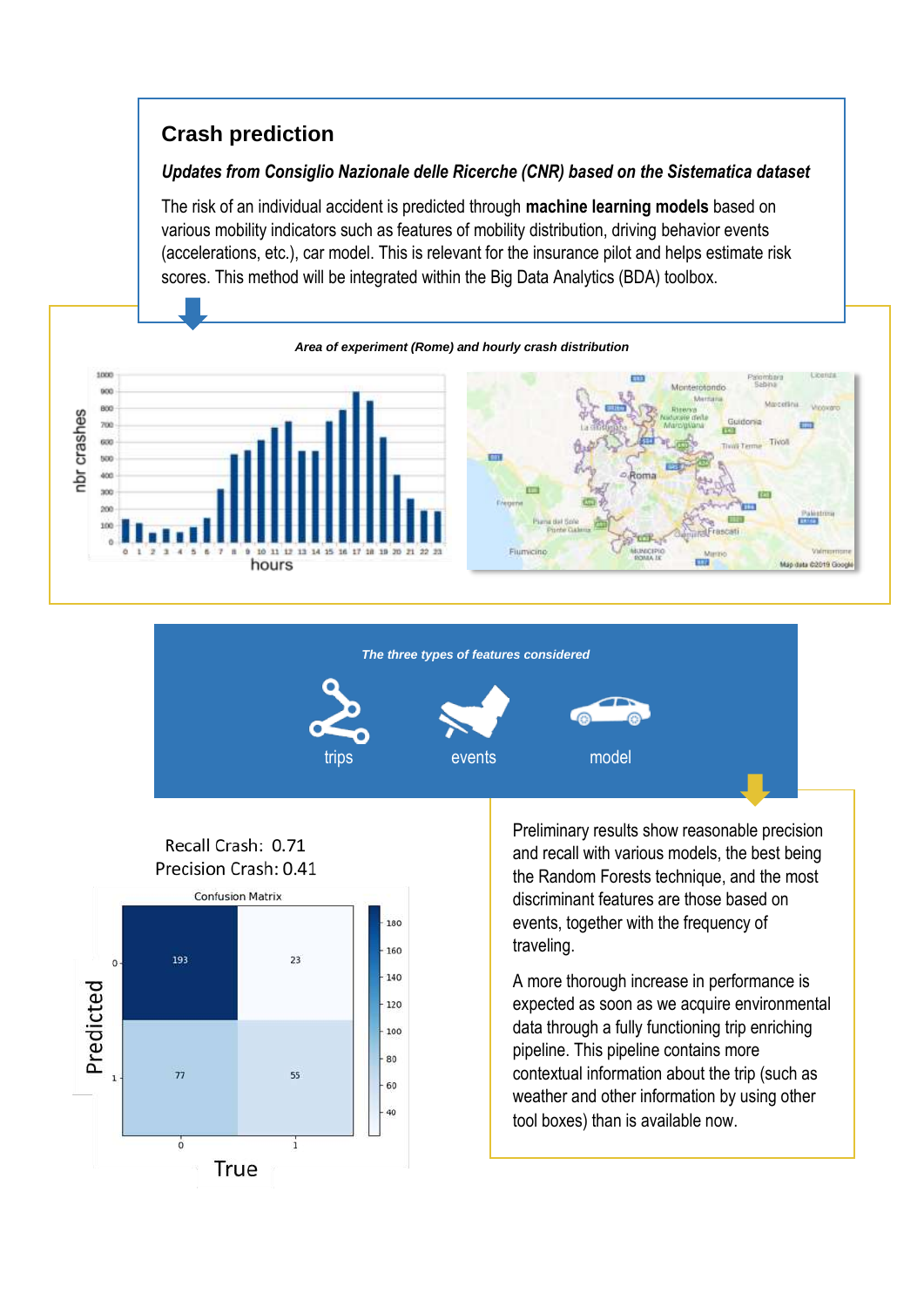### **Patients mobility: Relative dependence of patients and outreach clinics**

#### *Updates from Inlecom Systems (ILS) on the Royal Papworth dataset*

Royal Papworth Hospital (RPH) operates a Respiratory Support and Sleep Centre covering patients within the East Anglia region of England. East Anglia covers a large rural and urban catchment area comprising of Norfolk, Suffolk, Cambridgeshire and Essex. Travel distances from the edge of the catchment area to RPH (pictured as the green triangle) can be in excess of 100 miles in one direction with driving times exceeding 2 hours in the off-peak. Due to the rural nature of the population, travel times using public transport can be in excess of 4 hours.

> To ensure that all patients within the catchment have adequate access to the service, RPH has established seven outreach clinics that operate once-amonth. An analysis (attendance, no-show rates, distances travelled) of patients using these outreach clinics has revealed many interesting patterns. One such result of the early analysis has shown the relative importance of certain outreach clinics. In the figure two outreach clinics, one located in Stevenage (RSSCSTEA) and the other in Norwich (CSSNOR), are analysed with respect to patients choosing to attend the outreach clinic instead of travelling to RPH. These two outreach clinics on average see the same number of patients per year, approx. 250-300, and have similar no-show rates, approx. 17%.

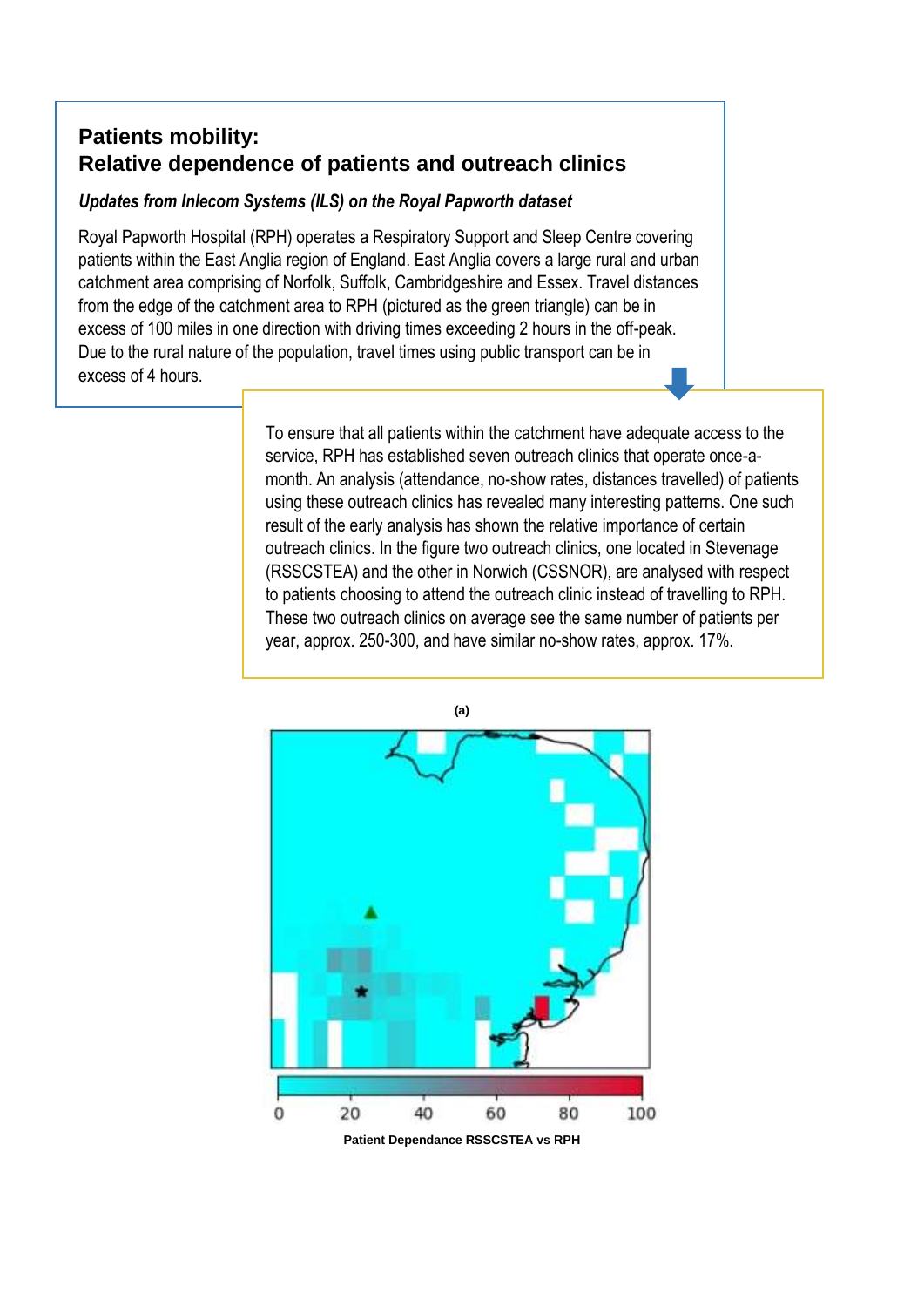

**Patient Dependance CSSNOR vs RPH**

Splitting the area into tiles of 0.1 latitude by 0.1 longitude, in the map (a) we can see that, over the last 5 years, less than 50% of the patients living in tiles around Stevenage have used the outreach clinics. Patients are more likely to visit RPH instead. This is in stark contrast to Norwich where in many tiles all the patients of the service utilised the outreach clinic and did not travel to RPH. This variance between the two sites can be attributed to distance between the tile and RPH, and the capacity of the outreach clinic. While Norwich is further away from RPH and it can be assumed that it is the distance that factors into patient's decision making. But Stevenage also has a significantly higher population density and it is perhaps the capacity of the one-day a month clinic that forces patients to opt to travel to RPH.

Two other interesting results from the above images are the unshaded tiles. While a blue cell means patients from that tile went exclusively to RPH instead of the specific outreach clinic being analysed, and the red tiles are those that exclusively chose the outreach clinic, the white or unshaded cells are regions where patients went to neither location. From image (b) we can see several spaces in the bottom right quadrant where patients never went to RPH and did not use the two outreach clinics shown here. When analysing all 7 clinics most of these unshaded cells are accounted for and by and large there are no gaps in RPH's service. However, the 5 tiles that make up an inverted 'P' in the bottom left quadrant are never shaded. This implies that there is a competing service that is recruiting patients for within RPH's catchment area.